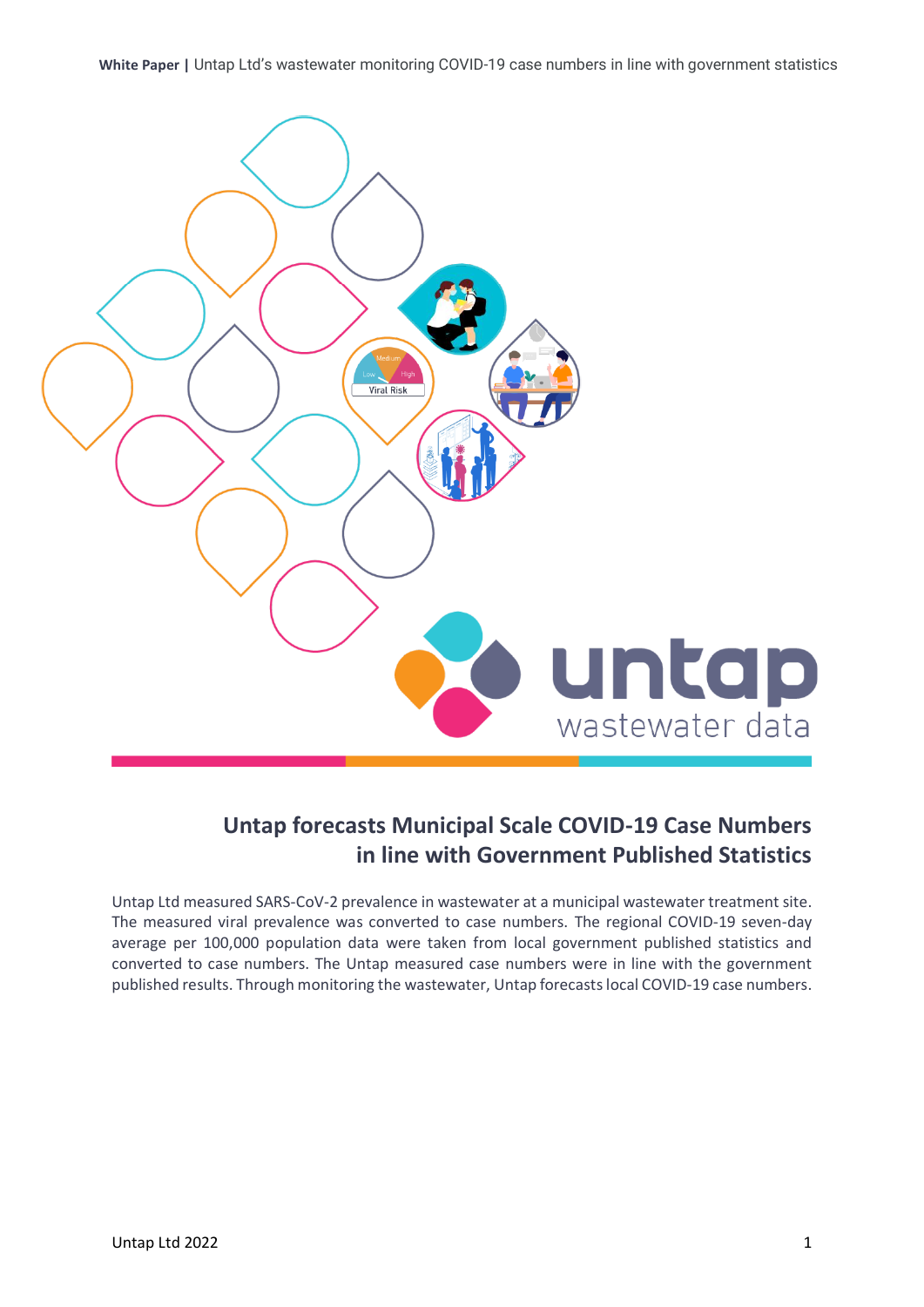**White Paper |** Untap Ltd's wastewater monitoring COVID-19 case numbers in line with government statistics

## **INTRODUCTION**

Wastewater monitoring for the presence of SARS-CoV-2 is applied on a municipal scale to capture both symptomatic and asymptomatic cases of COVID-19. This has already been implemented by governments across Europe, including the UK and France, and in North America. It has been effective in predicting the trend of new case numbers of COVID-19 [1]; so much so, that the European Union has put in place a directive that towns over 150,000 population should monitor their municipal wastewater plants for SARS-CoV-2 [2]. Wastewater testing for SARS-CoV-2 presents earlier detection of RNA signals, as opposed to naso-/ oro-pharyngeal swab samples (i.e., lateral flow and PCR testing) [3]. The tracking of SARS-CoV-2 in wastewater can generate results in real-time, whilst being significantly more cost-effective than individual clinical testing, allowing the detection of hotspots during an outbreak [4].

### **METHOD**

Untap collected wastewater from a United Kingdom municipal wastewater treatment site, with a contributing population of 1,976. Manual-sampling was chosen as the collection method. Immediate, on-site analysis was performed using the portable LuminUltra qPCR testing regime, to achieve sample-to results in less than 3 hours. SARS-CoV-2 prevalence was expressed as gene units per millilitre (GU/ml). Regional COVID-19 seven-day average per 100,000 data were taken from local government published statistics.



*Wastewater collected using manual-sampling method*

### **RESULTS**

Wastewater is used as a predictive metric for the SARS-CoV-2 positivity rate using the regional sevenday average per 100,000 population [5],[6]. Untap's measured viral prevalence can be translated into case numbers using the median viral shedding per person. The regional seven-day average per 100,000 population can be translated into case numbers using the local contributing population of 1,976.

#### **Untap's wastewater SARS-CoV-2 prevalence data expressed as GU/ml with regional 7-day average**

| Date                      | Time  | Untap GU/ml | Regional 7-Day Average/100,000 |
|---------------------------|-------|-------------|--------------------------------|
| 15 <sup>th</sup> Nov 2021 | 09:00 | 223         | 432                            |
| $16^{th}$ Nov 2021        | 13:00 | 200         | 443                            |

Untap measured viral prevalence  $(GU/ml)$  $\frac{1}{\sqrt{1-\frac{1}{2}}\left(\frac{1}{2}-\frac{1}{2}\right)}$  = Untap Predicted Case Numbers

 $\frac{Regional~7-day~average/100,000~pop.}{100,000}$  = Local Government Published Case Numbers